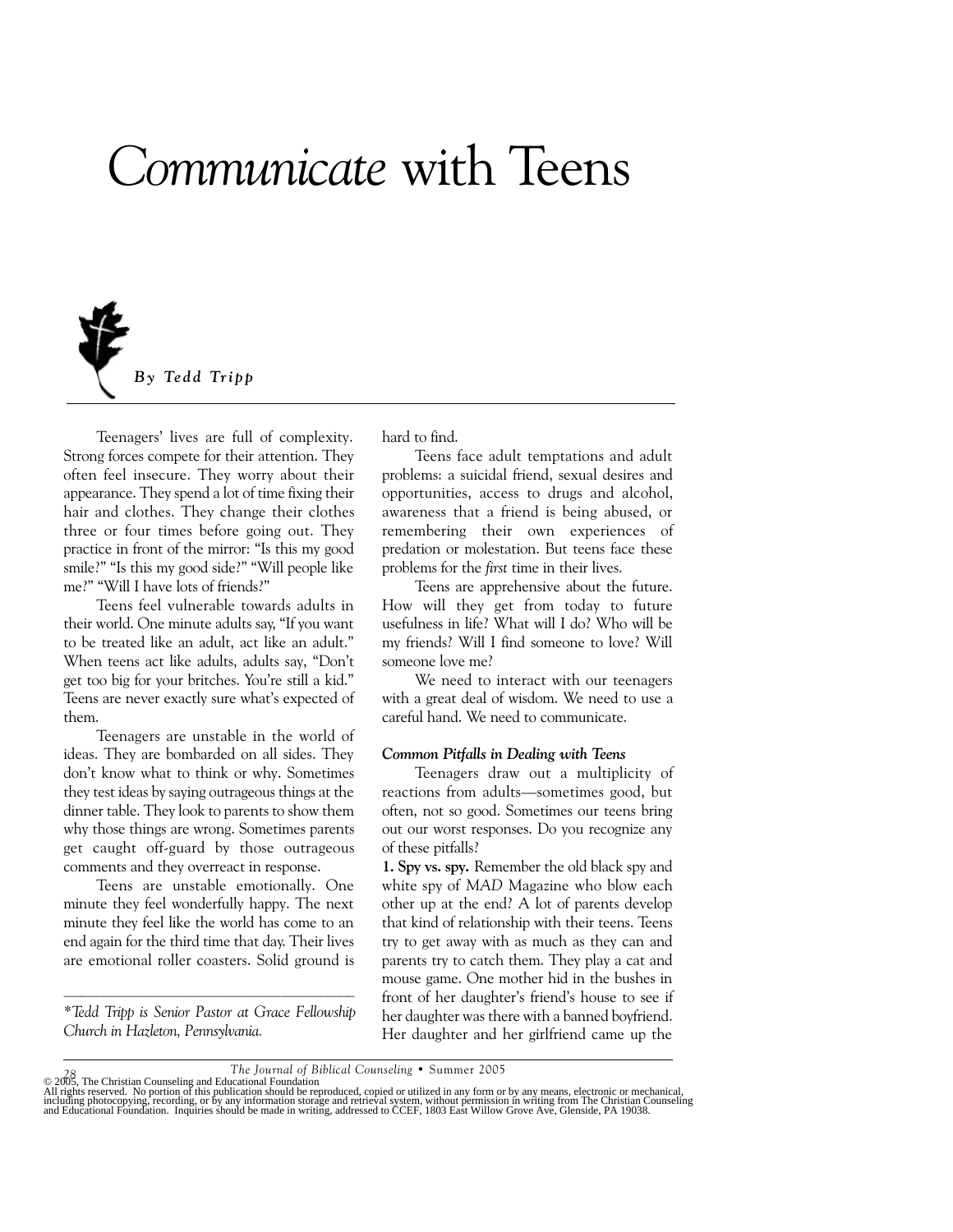walk and caught her. The mother was mortified. It's very easy for us to fall into that spy vs. spy trap if we develop a cat and mouse relationship with our kids.

**2. Disengaging.** A while ago I asked another pastor, "What is the biggest problem you observe with Christian parents and their teenagers?" Without hesitation, he fired back, "Parents disengage." Parents give up trying to be a nurturing influence in their teens' lives. They limit their engagement to giving curfews and consequences. Teens are more influenced by their friends than by their parents. Parents think, *They don't care about me and what I think. One word from me and they go in the other direction anyway.* Instead of being in the thick of the battle in the most important time for teens, parents give up on trying to have any influence on them at all.

**3. Authoritarianism vs. influence.** By authoritarianism I'm not talking about the proper exercise of authority, but of being overly tough: "You can't get away with anything with me. I'll stay one step ahead of you. I'll make the punishment more onerous." Rather than becoming a bigger authority, we need to come alongside our teens as bigger positive influences. We need to be someone who has their ear, who shows them love, who helps them be successful in the things they want to accomplish, and who gains the right to speak to them. If I told you that the President of the United States never makes a decision without checking with me and he always does what I suggest, how much authority would I have in the government? None. But I'd have a great deal of influence because I had the President's ear. We want to become people who have influence with our teens. We want them to be willing to listen to what we say. In the years from infancy to adulthood, your authority diminishes, but your influence should increase.

**4. Reckless words.** Reckless words, the proverb says, "wound like a sword, but the tongue of the wise brings healing." I visited with a couple one night in their home. Their daughter came down the stairs dressed like a streetwalker. Her father snarled at her, "Where do you think you're going dressed like that. You look like a slut!" She said, "I'm going out!" And she went out the door. He turned back to me to continue our

polite conversation. It was horrible. Was there a reason for parental concern that night? Yes. Something needed to be said and done. But the words were reckless. They were destructive. That father didn't speak with the tongue of the wise bringing healing.

**5. Majoring on the minors.** Parents tend to focus on matters of taste and style. Teens want to dress their own way. Usually we need to let them do that. But you must carefully choose your battles. We need to focus on things that have moral significance, with biblical truths at stake. When I was that age, teens grew full beards and shoulder-length hair. My sons' generation shaved their heads and grew goatees. Each generation wants to distinguish itself from the previous generation. Don't get lost in debates over taste and style that don't have long-term moral or ethical significance.

#### *Parental Goals for the Teen Years*

What do we want to accomplish in these teen years? How do we go about it? We want to see our teens internalize the gospel of Jesus Christ as their own living faith. We want to see them get a hold of the truth and embrace it in such a way that if you, the parent, walked away from the faith, they would continue to be faithful. In order to do that, we need to nurture their interaction with the truth of the Word of God. Too often, we use our own words when we ought to use the words of the Bible. Scripture says, "God's Word will never return void but will accomplish its purposes" (Isa. 55). My speeches can be lost on my teens, but God's spirit works through the Word.

Imagine coming home one evening and finding your kids watching trashy stuff on T.V. If you debate with them about whether they should be watching that, you're going to lose. They'll say, "Come on, Dad, I hear worse than that on the bus or in school. If you don't want me to hear these kinds of words, don't send me to school anymore!" But you can take them to Scripture. You can say, "I know you hear that on the bus and it's all over TV. But how do you respond to this?" Then read them Paul's words to the Ephesians.

> Among you there must not even be a hint of neither sexual immorality nor any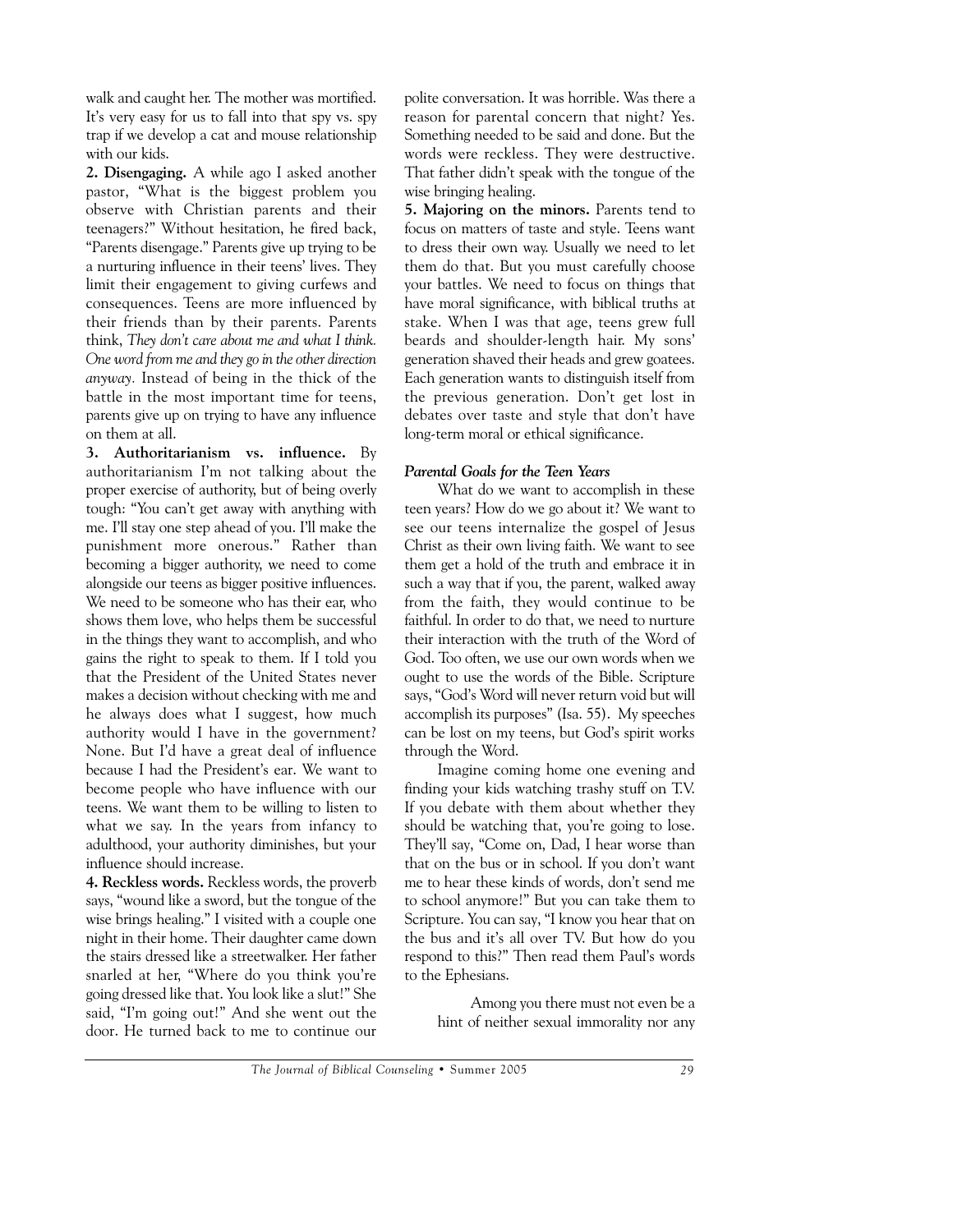kind of impurity, nor greed, because these are improper for God's holy people, nor should there be obscenity, foolish talk or coarse joking, which are out of place, but rather thanksgiving. For this you can be sure. No immoral or impure or greedy person—such a man is an idolater—has any inheritance in the kingdom of God in Christ. Let no one deceive you with empty words, for because of such things God's wrath comes on the disobedient.

Therefore, do not be partners with them. For you were once darkness, but now you are light in the Lord. Live as children of light (for the fruit of light consists in all goodness, righteousness and truth) and find out what pleases the Lord. Have nothing to do with the fruitless deeds of darkness, but rather expose them. For it is shameful even to mention what the disobedient do in secret. (Eph. 5:3-12)

from wisdom. But if you harbor bitter envy and selfish ambition in your hearts, do not boast about it or deny the truth. Such wisdom does not come from heaven but is earthly, unspiritual, of the devil. For where you have envy and selfish ambition, there you find disorder and every evil practice. (James 3:13-16)

This passage critiques unkind ways of speaking. It helps avoid heated arguments with your teen because it challenges both of you. And it goes on to offer hope: "But He gives us more grace. That is why Scripture says: 'God opposes the proud but gives grace to the humble.'" (James 4:6)

God's Word says, "Think about your speech. Did your speech reflect wisdom from above that is peace-loving, gentle, submissive, full of mercy and good fruit, impartial and sincere? Or was it wisdom from below, full of envy, selfish ambition, disorder, and every evil

## Shepherd your teens through those inevitable periods of doubt.

What does it mean to take that passage seriously? With these words, Ephesians 5 just ruled out ninety per cent of primetime T.V.! You can say to your kids, "Your argument is not with me, honey. I didn't write this book. This is God's Word. This is God's way of looking at what we entertain ourselves with. We need to live by what God says. Do you want what is crude or what is good?"

Or imagine your teenage daughter speaking in disrespectful, unkind ways to her younger sisters. You could say, "I don't want to hear you talking like that. Who do you think you are, Miss Priss?" When we reprove our children using that same disrespectful, unkind manner, we end up creating animosity between us. But we could say, "Let's talk about what you just said and how you said it. Listen to what God says in James 3."

> Who is wise and understanding among you? Let him show it by his good life, by deeds done in the humility that comes

practice? Jesus is merciful. Let's ask for help." Help your teens evaluate their language through the grid of God's Word. Help your teens to find help from God. In every area, shepherd and nurture your teens' interactions with the Word of God.

#### **Shepherd Teens through Periods of Doubt**

The teenage years are often times of wrestling with questions of faith. This is even true for teens raised in Christian homes. When they are little children, they believe everything you tell them about Jesus, His miracles, and more. They believe it because Mom and Dad say it is true. But as they get older they discover that some intelligent people out there don't believe the things you believe. They wrestle with the question, "Do I believe these things because I have been taught them or do I really believe them for myself?" You come to grown-up faith only by facing grown-up questions.

Shepherd your teens through those inevitable periods of doubt. Don't challenge,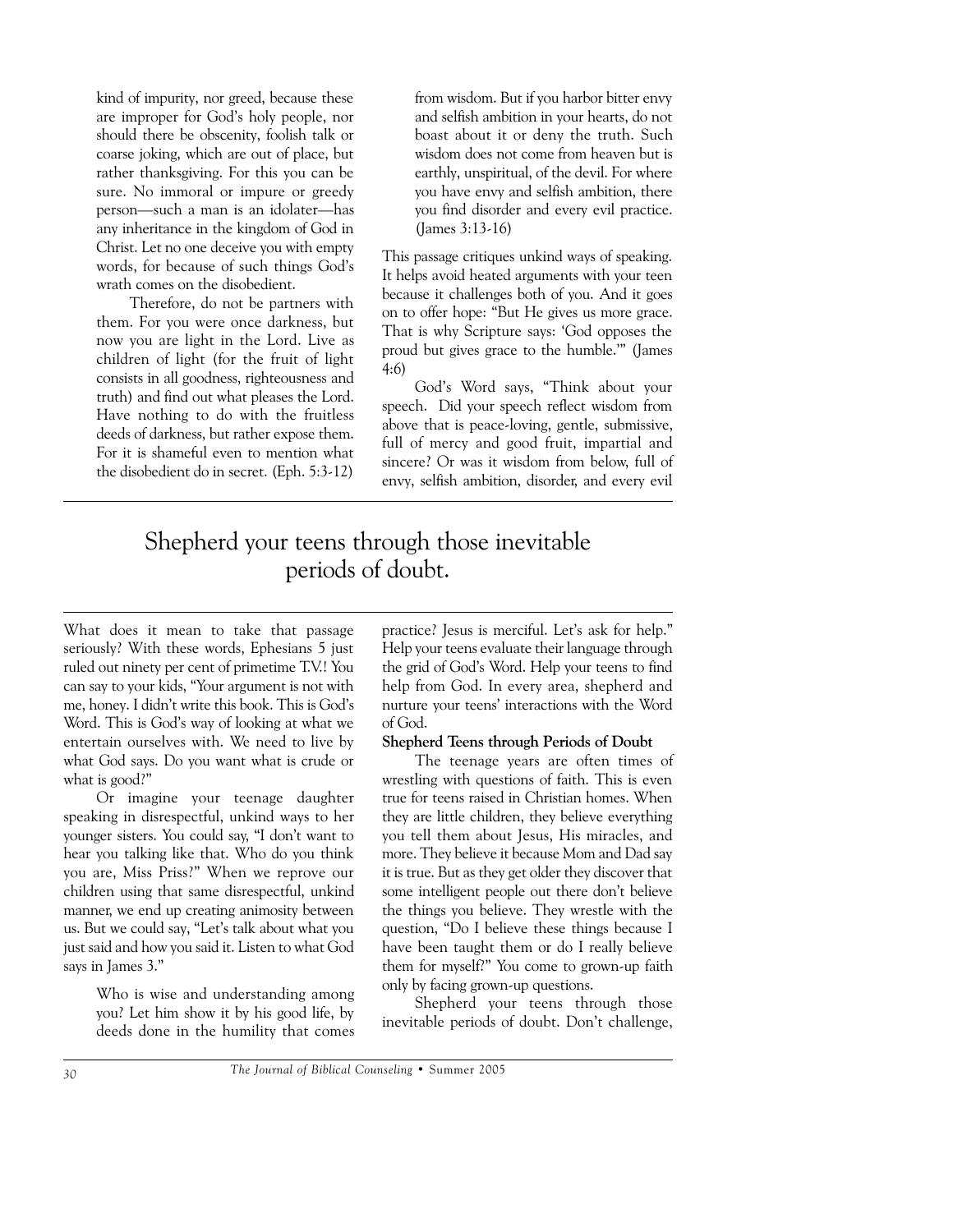"How could you question the being and existence of God after all we taught you?" Rather say, "What are your questions? Let's talk about them. Your Mom and I are not Christians because we shut off our brains. We believe our faith is a reasonable faith. You will have problems making sense of life if you don't believe what we have taught you all your life. We had to learn this, too." Help them think through these things. Like in any relay race, you run alongside the other runner and make sure he has a firm hold on the baton before you let him run on his own.

Shepherd your teens with pleasant words. Pleasant words promote instruction. Proverbs 16 says, "Pleasant words are a honeycomb, sweet to the body and healing to the soul." Such words are nourishing, tasty, constructive. Parents often feel that their kids are getting away from them, so they raise the ante in terms of destructive speech. But we need to go the other way. We need to use pleasant words, sweet to the body and healing to the soul. We want to develop relationships that lead to mutuality as adults under God. That's crucial. *You are raising children to become fellow adults!*

#### *Foundational Issues*

Proverbs 1 describes three foundational issues for these teenage years. Study Proverbs 1. Discuss these issues with your teens. First, God's opinion matters supremely. He watches us and weighs what we do. Second, children need to listen to their parents and remember the wise things they say. Third, we must be careful in choosing our friends.

#### **1. Fear of the Lord.**

The fear of the LORD is the beginning of knowledge, but fools despise wisdom and discipline. (Prov. 1:7)

God sees us and weighs us. That's the starting point of wisdom. We live in perilous times. There are many foolish races. And sometimes the church doesn't point out what we most need to hear. For example, modern evangelicalism has emphasized the immanence of God. God is with us. He's our friend. He's our companion. Marvelous truth is embraced in the immanence of God. But we have not equally emphasized the transcendence of God. God is a holy God. He's sovereign. He's a God of glory. We should worship God in awe and reverence. We need to emphasize the transcendence of our powerful and majestic God whom wise people fear.

Modern evangelicalism often loses this. For example, rather than being brought into the presence of an awesome and glorious God, we too often reduce worship to a level of entertainment. In the last fifty years, in evangelical circles, we have thrown away the richest hymnody the church has ever had. In many cases, we have replaced it with musical ditties that can be clapped to and stomped to, but which lack depth, beauty, and majesty of the hymnody of the former generation. It's part of that whole movement away from the sense of a transcendent God who is glorious, majestic, holy, awesome, marvelous. It's movement away from a God to be feared, worshipped, and bowed before. Our children need this truth. They need to know the GREAT God who loves them. The fear of the Lord is Step 1 in the pathway of wisdom.

My wife and I had the blessing of having three children born within a five-year period. They tracked through life together. When our kids were little, we read the Bible stories of the New Testament and the Old Testaments with them. When they were in the middle school years, when they argued about everything, we read the epistles. We took the epistles of Paul apart and put them back together at our kitchen table. We worked through those finely reasoned arguments. When our kids were teenagers, we read the prophets. What is the theme of the prophets? Judgment. The holiness of God. It's about a God who is pure and holy, who doesn't tolerate sin, who overlooks nothing, who is even willing to cast His covenant people out of the land of promise and preserve only a remnant. He will not be mocked, and He will not overlook sin. Night after night in our reading, we confronted scenes of judgment. Sometimes I even questioned myself, "Is this the best thing to do?" One night five of us sat at the table. We were in a holy hush before these awful scenes of judgment. One son piped up and said, "Dad, instead of having bumper stickers that say, 'Smile, God loves you' we should have bumper stickers that say, 'Tremble, God is a consuming fire.'" There's truth to that, isn't there? In fact,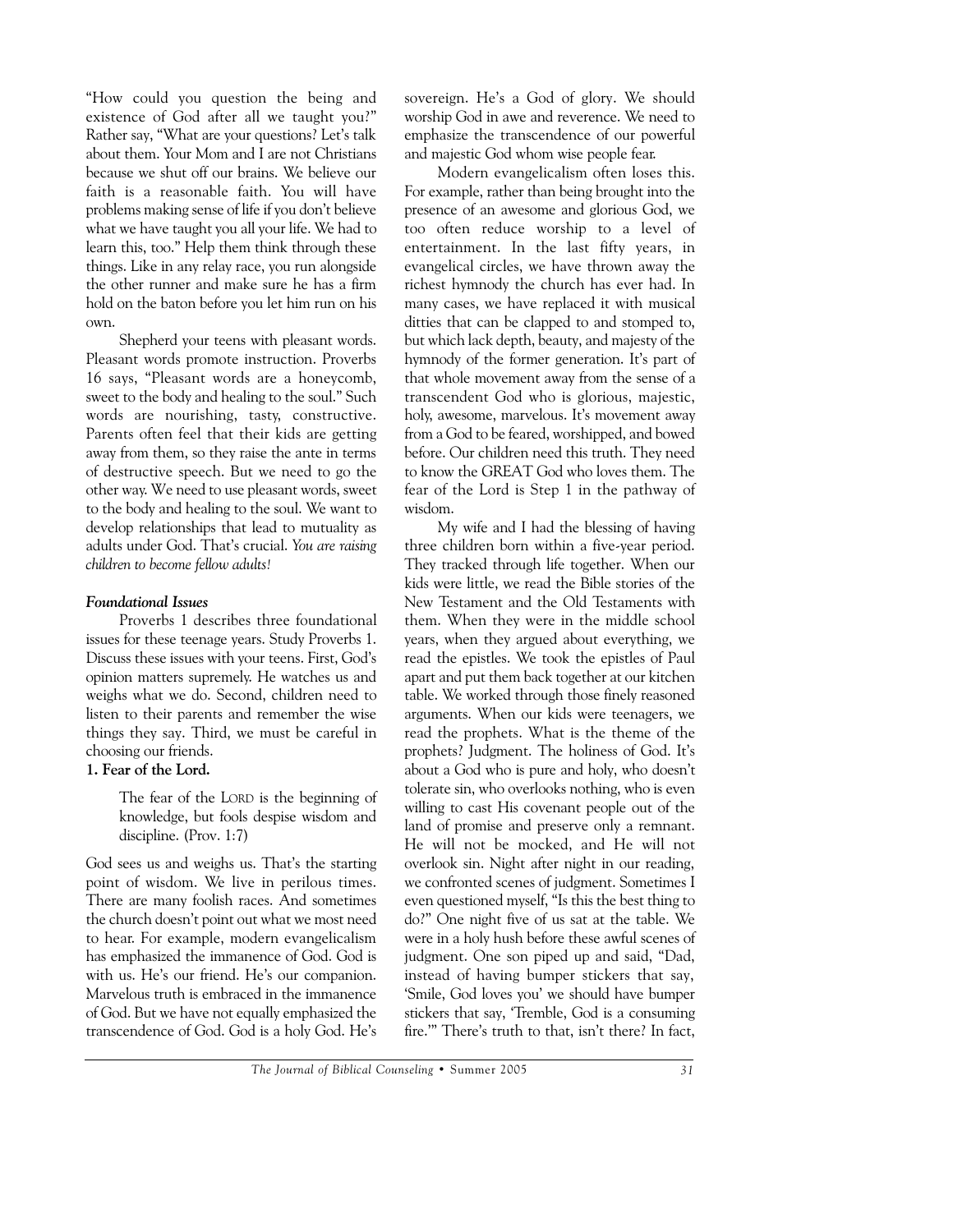the love of God can't be understood without understanding the wrath of a holy God.

Why does Christ hang between heaven and earth and cry out, "My God, my God, why have you forsaken me?" Why does God pour His wrath upon His son? Because He is a holy God. He cannot overlook sin. There is no way that He can accept us into His heaven unless our sin is atoned for. God in love for us pours His wrath out on His Son in order that He might receive us into His heaven. He turned his face away from the Son in order that he might turn his face toward us. We can't understand the death of Christ without understanding the wrath of a holy God on sin and without understanding something of the fear of the Lord. Your teenagers desperately need to know the fear of the Lord. That's why it is so important to hold before them a big and glorious God so God can be the size He ought to be in their lives—not as an insignificant little thing in the tangential orbit of life, but in an awesome place. The fear of the Lord is the beginning of wisdom.

#### **2. Remember Your Parents' Words**

Listen, my son, to your father's instruction and don't forsake your mother's teaching. They will be a garland to grace your head and a chain to adorn your neck. (Prov. 1:8)

Later in Proverbs, Solomon expands on this idea:

> My son, keep your father's commands and do not forsake your mother's teaching. Bind them on your heart forever; fasten them around your neck. When you walk, they will guide you; when you sleep, they will watch over you; when you awake, they will speak to you. For these commands are a lamp, and this teaching is a light, and the corrections of discipline are the way to life, keeping you from the wayward woman. (Prov. 6:20)

He urges his son. "Remember your parents' words." During these teenaged years, we need to connect with our kids and say things like, "Honey, I love you. I'm committed to you. Please don't allow these years to be years when you become distanced from me." It doesn't have to be that way. We need to urge our teens to see the wisdom of clinging to what Mom and Dad have said and taught and not walk away from them.

Does that sound self-serving? If you don't tell your kids that, who will tell them? It's definitely not the message of the culture! Sadly, even church youth ministry can take kids away from home and family. Margy went with a group of young people from our Christian school to a large youth leadership conference. The speaker, a young man, got up to speak. The first thing he said was, "I want all you old people to leave the room. These teens aren't going to talk to me when you old people are here." So all the wise, mature adults, with eons of life experience, left the room. All except Margy. That speaker should have gotten up and said, "Teens, look at these old people who brought you here. Let's thank the Lord for them. They have sacrificed so you could have Christian education. They have gone without new cars. They have taken vacations at state parks. Let's thank the Lord for them." But instead what was his message? "Let's get these old people out of here because they don't understand us." That is not the message our teenagers need to hear. Instead, youth ministry needs to focus on making a bridge between family and home and making sure that family and home are together in the ways they ought to be. Our kids need to see the importance of adherence to parental guidance and wisdom.

### **3. Dissociate from the Wicked**

My son, if sinners entice you, do not give in to them. (Prov. 1:10)

Our teens will face enticement from sinners. Wicked people will try to turn your children to all manner of wickedness: sexual looseness and perversion, drug use, stealing, disrespect for authority, reckless driving, lying, and more. We need to prepare our kids to recognize and respond to that danger. Role-play such questions as, "How do you get yourself out of a conversation that is a dangerous conversation? How do you get out of a car when the teens in the car are going places and doing things you shouldn't be part of? How do you get yourself out of the situation and say, 'Let me off here. I'll call my folks. I'll get a ride home. See you guys later.'" Help teens develop convictions and strategies that they can use to get themselves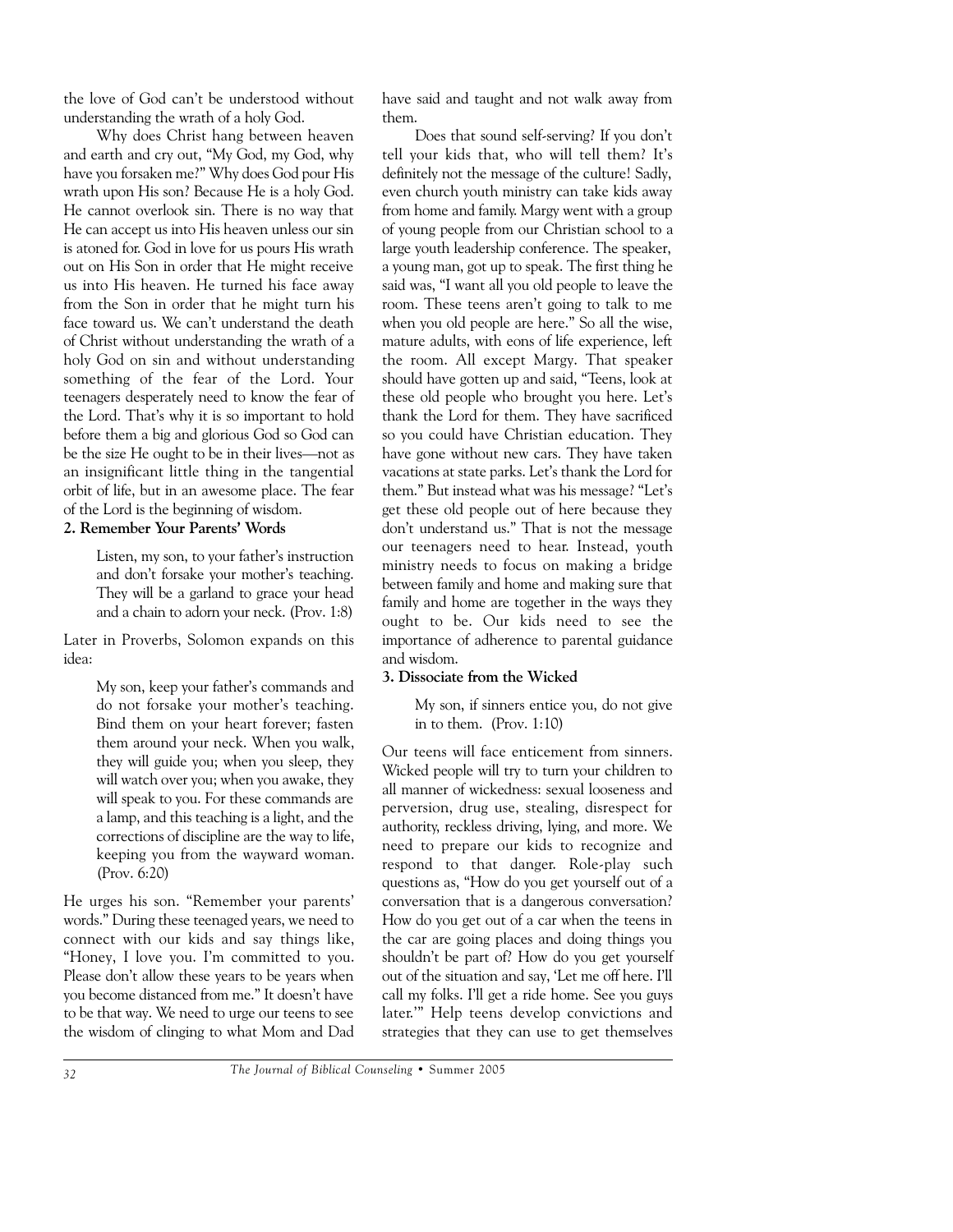out of dangerous situations.

But remember, those wicked people who try to turn your kids onto all manner of wickedness will not be old men in trench coats. It will be the young people they hang out with: young people who come into your house and call you Mr. and Mrs.; teens from your Christian school, your home school group, your Little League team, and your neighborhood. You think most of these teens are okay. But don't assume that you'll always be able to spot the ones who will be most dangerous for your teens.

One time, my brother, Paul, and his wife went away for the weekend. They made arrangements for their kids to stay with other families in the church. Their oldest son went to his friend's house when he got off work on Friday night. But when he got there, he realized something had fallen through the cracks in the advance planning. His friend's parents were also

do not go along with them. (Prov. 1:11-15)

Do you see what this is? It's camaraderie. It's belonging. It's a promise of good things. We need to offer an alternative—we need to make our homes places where our teenagers want to be. We need to welcome their friends and understand and engage in their interests as much as we can. We need to talk with them and be involved in their lives. We need to have times in which we can also influence their friends. There are so many displaced children in this culture. There will be no shortage of teenagers at your house!

We had—we still have—a rope swing out in front of our house. Two or three teenagers would swing on the rope while others waited their turn. Margy and I sat on the porch many times and said, "Who would believe this?" There was never a shortage of young people around.

## Help teens develop convictions and strategies that they can use to get themselves out of dangerous situations.

gone for the weekend, so his friend invited more friends over. These teenage boys were going to have the run of the house all weekend. First they got some X-rated videos. Paul's son loves the Lord. He pled with them not to do it. But, of course, they did it anyway. Paul asked his son afterwards, "What did you do when they were watching the videos?" He said, "I went into the kitchen and ate potato chips. When they were done, I rejoined them." He had the wisdom to get out of that situation. We need to train our children to do that.

What is the "enticement" of being with sinners? What do they offer to your teen? We get some hint in this passage.

> If they say, "Come along with us. Let us lie in wait for someone's blood. Let us waylay some harmless soul. Let us swallow them alive like the grave and whole like those who go down to the pit. We will get all sorts of valuable things and fill our houses with plunder. Throw in your lot with us. We will share a common purse." My son,

When other teens visit your house, someone will inevitably kick over a can of coke in your living room. They'll sit with their feet on your furniture. They'll break your stuff. But what difference does that make? Some day your kids will back a dump truck up to your house and throw your treasures into the dumpster. They'll only keep a few of your life's treasures as mementos of their childhood! What difference does it make if your stuff gets used up for the kingdom of God? That's a small price to pay to have influence on your teens and their friends.

Down below our house is a set of waterfalls. When our kids were teens, we made torches out of tin cans, hemp rope, kerosene, and broom handles and hiked down to the falls at night. Two hundred-year old stone buildings and massive stone arches stand near the falls. These kids felt like Gandalf hiking with torches. Many years, we welcomed the New Year with a gang of teenagers down at the falls, playing the ukulele, singing, reading passages from the Bible, and talking it all over with them. There was never a shortage of kids. We had influence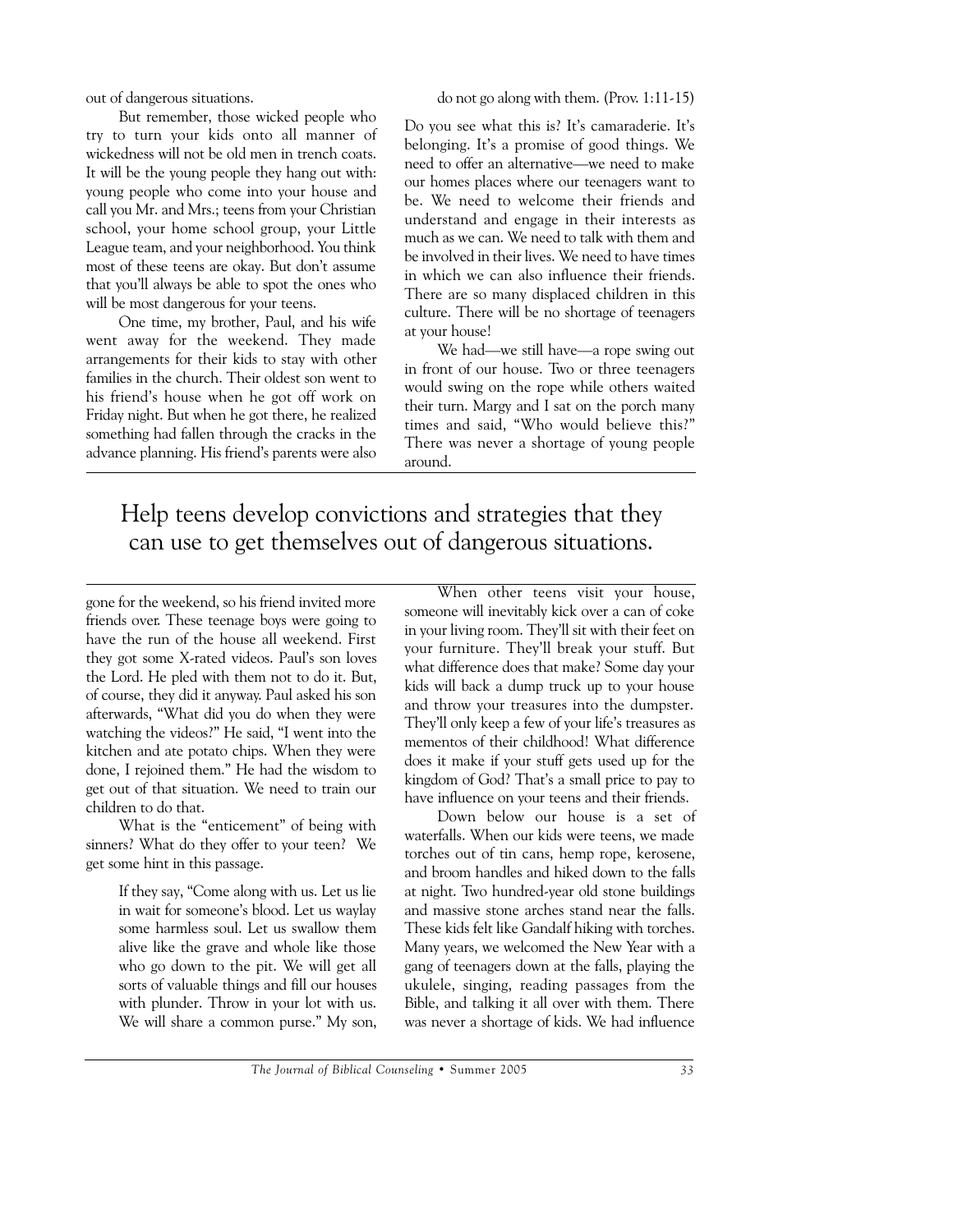on more than our own teens.

The fear of God, well-remembered words, and well-chosen friends. What encourages that? What brings that to pass?

#### *Belonging and Communication*

We need to create a strong sense of belonging in our homes. We need to have our homes be places where our kids are guaranteed acceptance, where we embrace them, engage them, and interact with them. We cannot let them get their sense of identity from other people or places outside the home.

We need to organize life so we have time to spend with our children during their teenage years. These years will fly by. Don't allow yourself to be so busy with your own pursuits that you have no time to engage your kids and spend time with them.

One summer, we took our teenagers on a biking vacation. We rode our bikes from our home in Northeastern Pennsylvania to Niagara Falls and back, about six hundred fifty miles. We carried our tents, sleeping bags, and everything on our bikes. We rode fifty to eighty miles every day. Before they could get in their tent at night, they had to write in their journal about that day's ride. When we got home, we read the journal entries, a day's worth at a time, after family worship. Everything they wrote was a reminder that they had been part of something special that summer. They called it high adventure. And that high adventure was familybased.

If we are going to create that sense of belonging, we have to be involved in communication. Most of us think communication is our ability to express our ideas with words. But the finest art of communication is being able to draw out another person's ideas. "A fool finds no pleasure in understanding but delights in airing his own opinion" (Prov. 18: 2). How many times are we fools in conversation? We find pleasure in airing our own opinion rather than understanding the other person.

I had a conversation one night with one of my sons that brought me up short. I had something to say to him. I went down to his room about bedtime and said what I wanted to say. Then I said, "Now I'm going to pray for you. I'm glad we had a chance to talk together. Now I'm going to go to bed." I prayed for him. I went to bed. A few minutes later he was at the door knocking. "Dad, are you up?" I said, "Sure, come on in. What's up?" He said, "Dad, I just wanted to say when you left the room, you said you were glad we had an opportunity to talk together. I just wanted to say that I didn't say anything." I said, "Forgive me. I had a good talk. You had a good listen." He said, "Sort of." I said, "If you had said something, what would you have said?" He said, "I don't know. It doesn't matter now. I just wanted to say that I didn't say anything."

Communicating with your teens is not always going to be easy. You have to work hard to do it right. I was a fool that night. I could have said everything I wanted to say in the context of drawing him out. But instead I just wanted to get something off my chest fast so I could go to bed. I wasn't cruel or abusive with my words, but I was a fool. I gave him a monologue rather than engaging him in dialogue.

"He who answers before listening—that's his folly and his shame" (Prov. 18:13). How many times do we do that? To your teen you say, "I know what you're going to ask. The answer is 'No!'" "But Dad, I didn't get a chance to ask my question." "You don't have to ask your question! Before a word that's on your tongue, I know it altogether. Doesn't it say that in the Bible?" Our kids never leave those conversations saying, "Wow! It's great to have a dad who's a mind reader!" They can't get to first base with us. "Before I even got my question out, you fired off your No." So he feels alienated, like he can't even break through to his parent. That's a dangerous place to be. Do the opposite with your kids. Open up communication. Open up interaction. "The purposes of a man's heart are deep waters, and a man of understanding draws him out" (Prov. 20:5). It seems vacuous sometimes, but teens really have deep waters Learn how to draw them out.

Margy counsels a young woman whose family does not draw her out in conversation. We don't want to take their place, so we are helping them with their communication. In the meantime, Margy asks this young woman to think about some questions before they talk each week. She goes home and writes pages of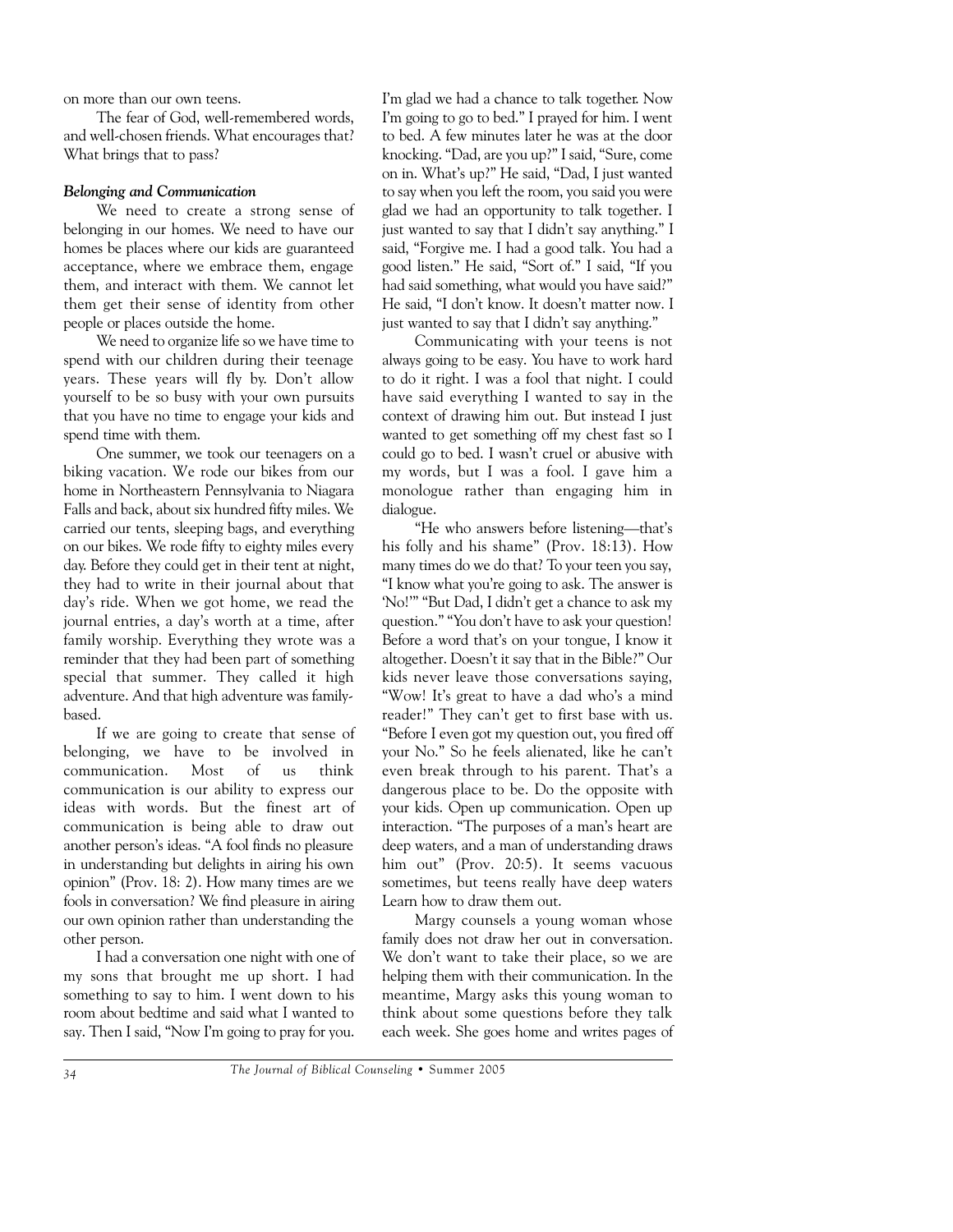incredibly deep, insightful analysis of herself and her family. There are deep waters in that young woman, but her parents have not been able to draw her out. Ask open-ended questions. Ask non-judgmental questions that invite conversation and interaction.

It is like the incarnation. What God does in the incarnation is amazing. He could have stayed far off in heaven and just spoken to us in clouds, thunder, fire, and lightning. But instead He comes and dwells with us. He takes on flesh like our flesh. He lives in a body like our body with the kind of limitations we have. He experiences all the things we experience. He is hungry and thirsty and tired at Jacob's well in John 4. He weeps at Lazarus's tomb. He is tempted, Hebrews says, in every point like we are, yet without sin. That's why it says, "Because He himself suffered when He was tempted, He is able to help those who are being tempted"

another pair on. You say, "I think they look nice." He looks at them. "I guess they're okay." You say to the clerk, "We'll take them." The next day he puts on the sneakers that he doesn't like and he is miserable. You could say, "Why do you even care what they look like? They will get messed up in a few days anyway. What would your friend Jared say if I told him you were crying over your sneakers? Don't be such a wimp! Those shoes you don't like, Mr. Hot Shot, cost more than my first car! Are the kids in your school shoe experts or something? Just shut up and put on the shoes!" Have you communicated? You know what he's not going to say, "Thanks, Dad. I was just being a wimp. Thanks, Dad, you're the greatest!" In your dreams! Whatever else he does with this problem going forward, you are not going to be any part of it. You have iced yourself out of his life. Maybe he'll go to his brothers and sisters

## Help your kids develop a sense of identity that is rooted in things that can never change—a relationship with a living God.

(Heb. 2:18). In some sense Christ's capacity to understand and help us is tied to the fact that He experienced life in the way that we experience it. He looks at the world through our eyes. Furthermore, He asked questions (dozens of them are recorded in Scripture). And He listened and responded to other people's question (again, dozens). He didn't pontificate. He interacted. He met people where they were.

We want to do that with our teenagers. We want to be able to understand this teen who thinks it's attractive to have body piercings. We need to be able to look through that kid's eyes to see his world if we are going to know how to speak truth to him in the way he needs to hear it. The incarnation is a wonderful picture of this. One who with infinite love comes alongside us and understands us. That's what we need to do with our kids.

Imagine that you have a thirteen-year-old who needs a new pair of sneakers. You have gone to several stores and looked at every pair of sneakers in the entire community. He tries

and commiserate. Maybe he'll go to his friends and say, "Look at these stupid shoes my dad made me buy! I hate these shoes. He's such a jerk!" Whatever he does with the problem, you are not going to be a part of it.

Does the Bible speak to these kinds of things? It does, but we won't find it under "shoes" in our concordance. The Bible talks about our sense of identity and how it is tied to a relationship with God. "All the fullness of God is in Christ and Christ is in you" (Col. 2:9). My identity rests in the reality of being brought into a relationship with the living God because of Jesus Christ, who dwells in me. It's not because I have shoes that my friends like. Help your kids develop a sense of identity that is rooted in things that can never change—a relationship with a living God. Can teenagers get on board with that? Yes!

One year we had a retreat to get the teens ready for the new school year. Our oldest son was fifteen. My brother Paul taught about being complete in Christ (Col. 2:9). Fast-forward six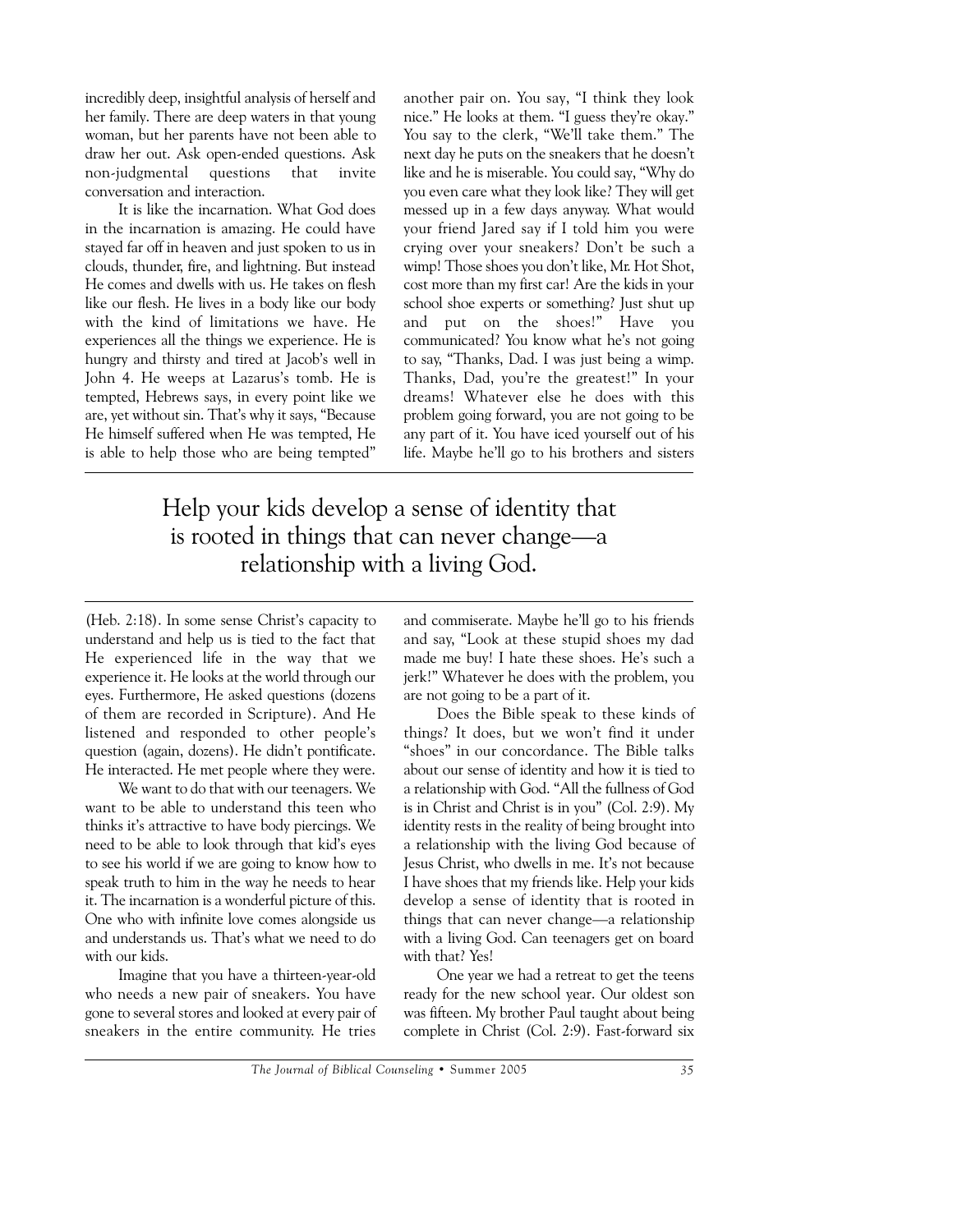years. We are riding along in the car. My son is out of college. Out of the clear blue, he said, "Dad, remember that retreat when Uncle Paul talked to us about being complete in Christ?" I said, "Yes, I remember that." He said, "You know, those messages carried me through high school and into college." Can teenagers get a hold of this stuff? Yes!

The shoe incident might be an opportunity for you to talk about these things. How can you take advantage of the opportunity? I could draw the kid out. "You're upset about your shoes, aren't you?" "Yeah." "I didn't think you liked them when we got them last night, but you didn't want to tell me, did you?" "No." "What don't you like about them?" "They look stupid. Chris got a pair like this, and Jared told everyone he looked like a dweeb." "I see. You're afraid the kids are going to make fun of you today." "Yeah." What are you learning here? In the world this kid inhabits today, right now, these shoes are the most important thing in the world. "I'm going to walk in that school and my shoes are going to shout to everybody in the school, 'Dweeb! Dweeb! Dweeb!'" Of course, that's all out of proportion with the realities of life. But if I can't understand what he's struggling with, I lose the opportunity to speak truth to him in the ways he needs to hear. I want my child to understand that life and my sense of well-being as a person is not rooted in footwear. It's rooted in the unchanging relationship with God through Jesus Christ.

### *Sin and Communication*

Communication with our teens often involves rules, correction, and discipline. Rules are what we expect, what we allow and won't allow. Correction is when we tell them they failed to keep the rules. Discipline ensures that they pay the consequences of not keeping the rules. All those things are excellent. We need rules, corrections, and consequences to be in place in our families. But there are other dimensions of communication that we need to engage in with our teens. They need encouragement. When they fail, they need to know that God is merciful to sinful people. Then can turn towards Him, not away from Him. They need to know that God draws near to the brokenhearted and saves those who are crushed in spirit. They need encouragement that where they have failed in the past they can know grace and help and strength in the future. They need correction. Sometimes we need to drop the plumb line of Scripture and say, "This is vertical. This is what God says is right. And right now, you are not vertical. You need to be brought back in correspondence with God's standing." They need that corrective function of the Word of God.

Sometimes they need rebuke. "You may not wish your brother or sister dead! There are limits to free speech in our family. It's wicked and wrong and reprehensible to say that!" But you can't rebuke every time you speak. If you do that all the time, your rebukes will become meaningless. We have to nuance conversation to the needs of the moment. The Apostle Paul says it this way: "Warn the idle, encourage the timid, help the weak" (1 Thess. 5:14). Each of those conditions requires a different communication style. The idle person needs a warning. The timid person needs encouragement. The weak person needs help. If you help the idle person, you inflate him in his idleness. He needs a warning. If you warn the timid person, you will crush him. He needs encouragement. We have to discern the communication needs of the moment. Is the need correction? Is it a rebuke? Is it encouragement? Don't be guilty of monospeak and having only one way to speak to your children. Sometimes they need entreaty. They need pleading and begging, not the pleading and begging of a beggar but the pleading and begging of a parent who understands the intensity of the moment and bares his soul, pleading with his teens to walk in the ways of wisdom.

When our boys were young, I pleaded with them about the dangers of pornography because I knew that eventually they would be confronted with it. I wanted them to have convictions in place before they were drawn into it. Do you know what happened? One of our sons, Aaron, became a crusader against pornography. Even in his Christian college, guys watched trashy things on their TVs and VCRs. He would walk in and say, "What you're doing is wicked and wrong, and I refuse to walk by and act like it's not happening." Then he would leave. That's biblical isn't it? The Scripture says,